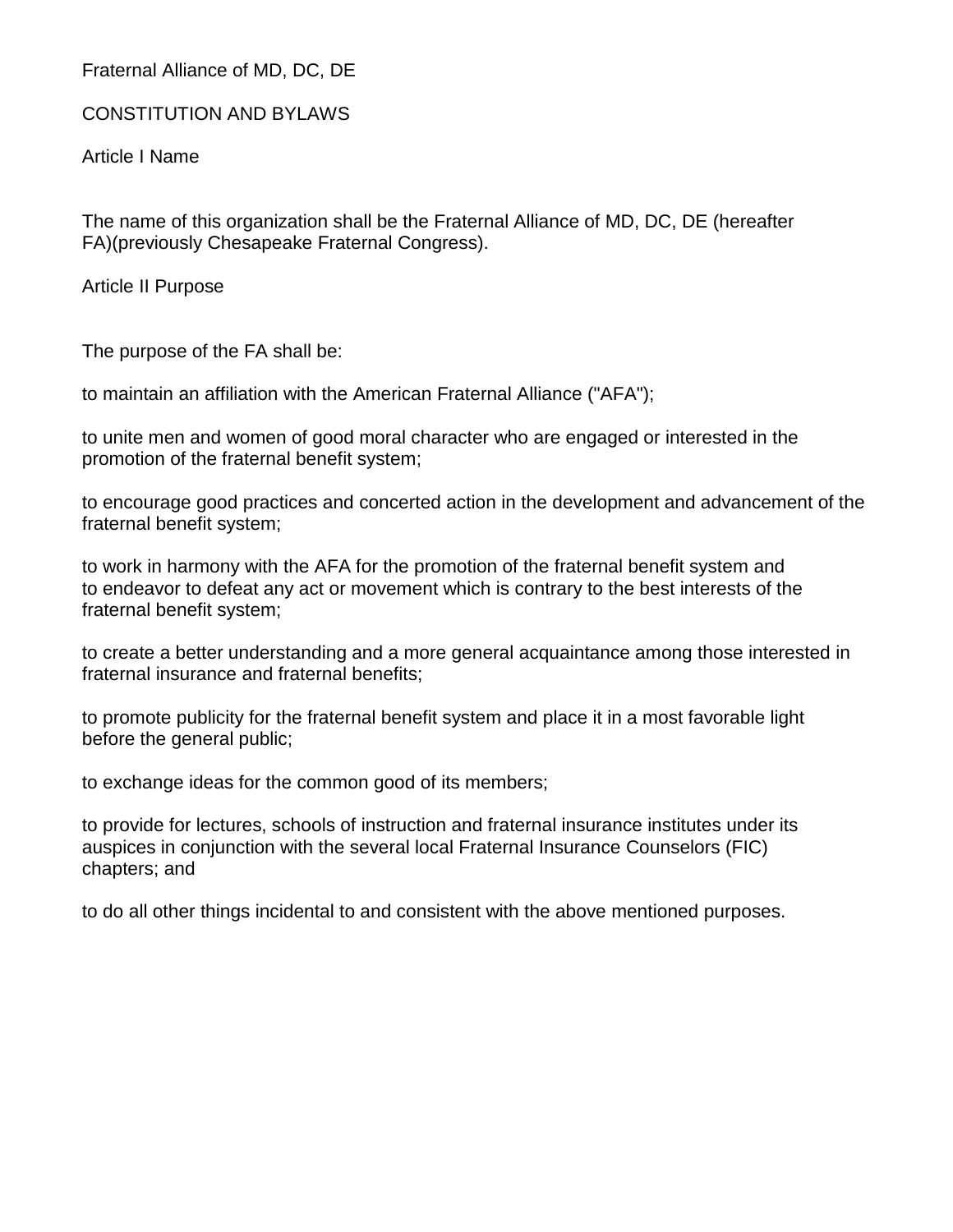# Article III Active Membership

Section 1.

Any fraternal benefit society authorized to transact business in the states of Delaware, and Maryland and the District of Columbia, and reporting to their respective insurance department is eligible for active membership in the FA. Any local unit of an NFCA member-society not licensed in the states of Delaware or Maryland or the District of Columbia but meeting Model Fraternal Code requirements shall also be entitled to active membership in the FA. Application for membership in the FA shall be accompanied by dues and a statement of the names of persons comprising their field force and local unit(s)' officers in the states of Delaware and Maryland and the District of Columbia.

# Section 2.

Every active member shall be entitled to up to six (6) voting delegates and as many guests as desired to the annual meeting of the FA. Each society shall also be entitled to provide its own mode of selecting its delegates and guests, and shall furnish proper credentials and authorization to its delegates.

#### Section 3.

Those having the right to vote at the annual meeting shall be the officers and directors, voting delegates, and past presidents. Only members of active member societies shall be eligible to vote and hold any office.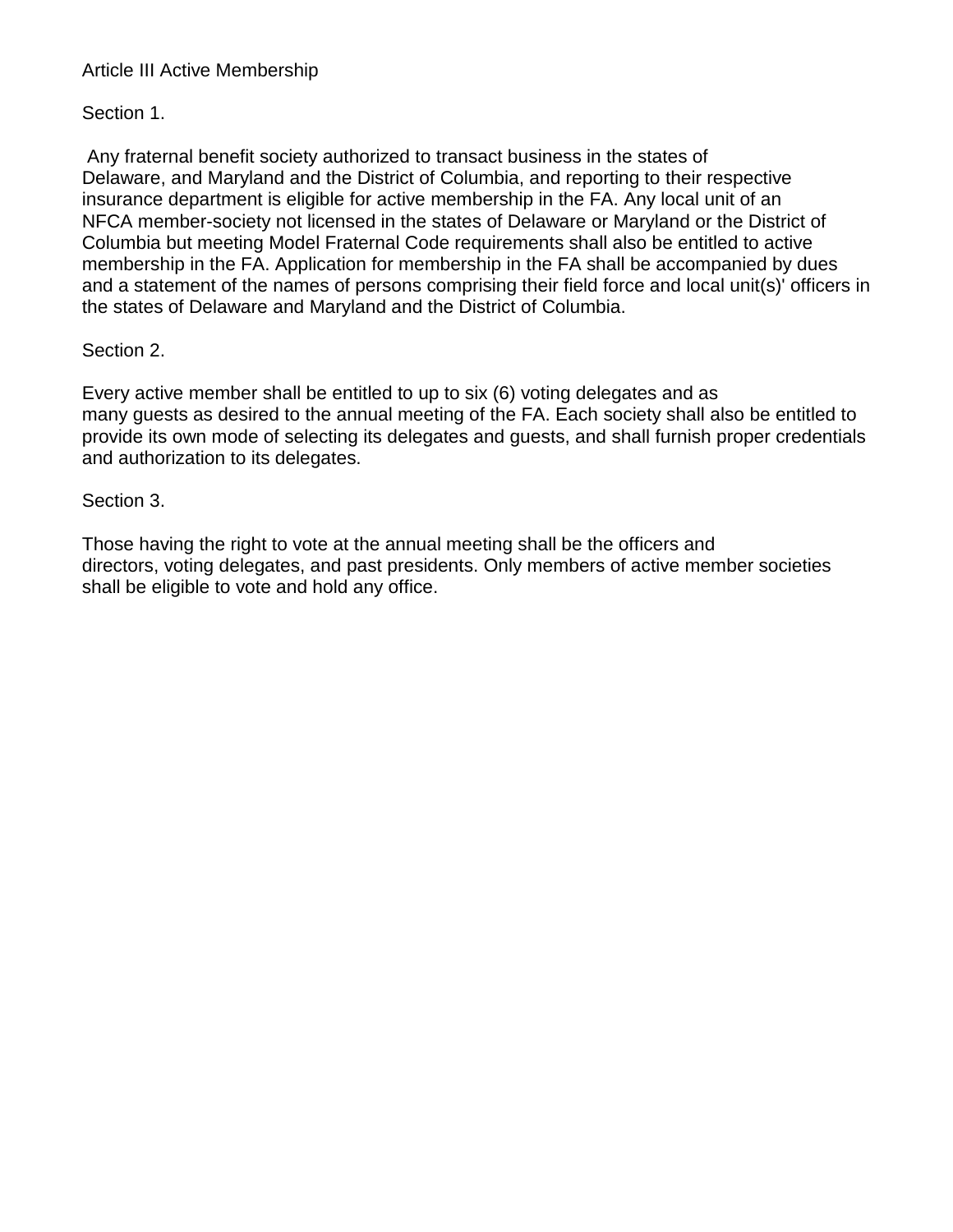# Article IV Associate Membership

Section 1.

Fraternal benefit societies which are not members of the AFA but do meet the requirements of the Model Fraternal Code may be eligible for associate membership in the FA. Any such application shall be considered on an individual basis.

# Section 2.

Any local unit(s) of any society eligible for membership in the FA whose home office has not paid the annual dues for their society may be eligible for associate membership in the FA. Any such application for associate membership shall be considered on an individual basis.

# Section 3.

Any society holding associate membership shall be entitled to three (3) voting delegates and as many guests as desired to the annual meeting of the FA, shall provide its own mode of selecting its delegates, and shall furnish proper credentials and authorization to its delegates. Members of fraternal benefit societies holding Associate Membership may be eligible for election as directors, but shall not be eligible for election as an officer.

# Section 4.

Any local unit(s) holding associate membership shall be entitled to one (1) voting delegate and as many guests as desired to the annual meeting of the FA, shall provide its own mode of selecting its delegate, and shall furnish proper credentials and authorization to its delegate. Members of the local unit(s) holding Associate Membership may be eligible for election as a director, but not be eligible for election as an officer.

Article V Dues

Section 1.

The annual membership dues of each society shall be the amount determined by the NFCA. The annual membership dues of a local unit whose society is not a duespaying member shall be one-half of the annual membership dues of a society.

Section 2.

Any society which fails to remit dues for two consecutive years shall be automatically suspended from the FA. Reinstatement may be made by proper application and payment of twice the annual dues.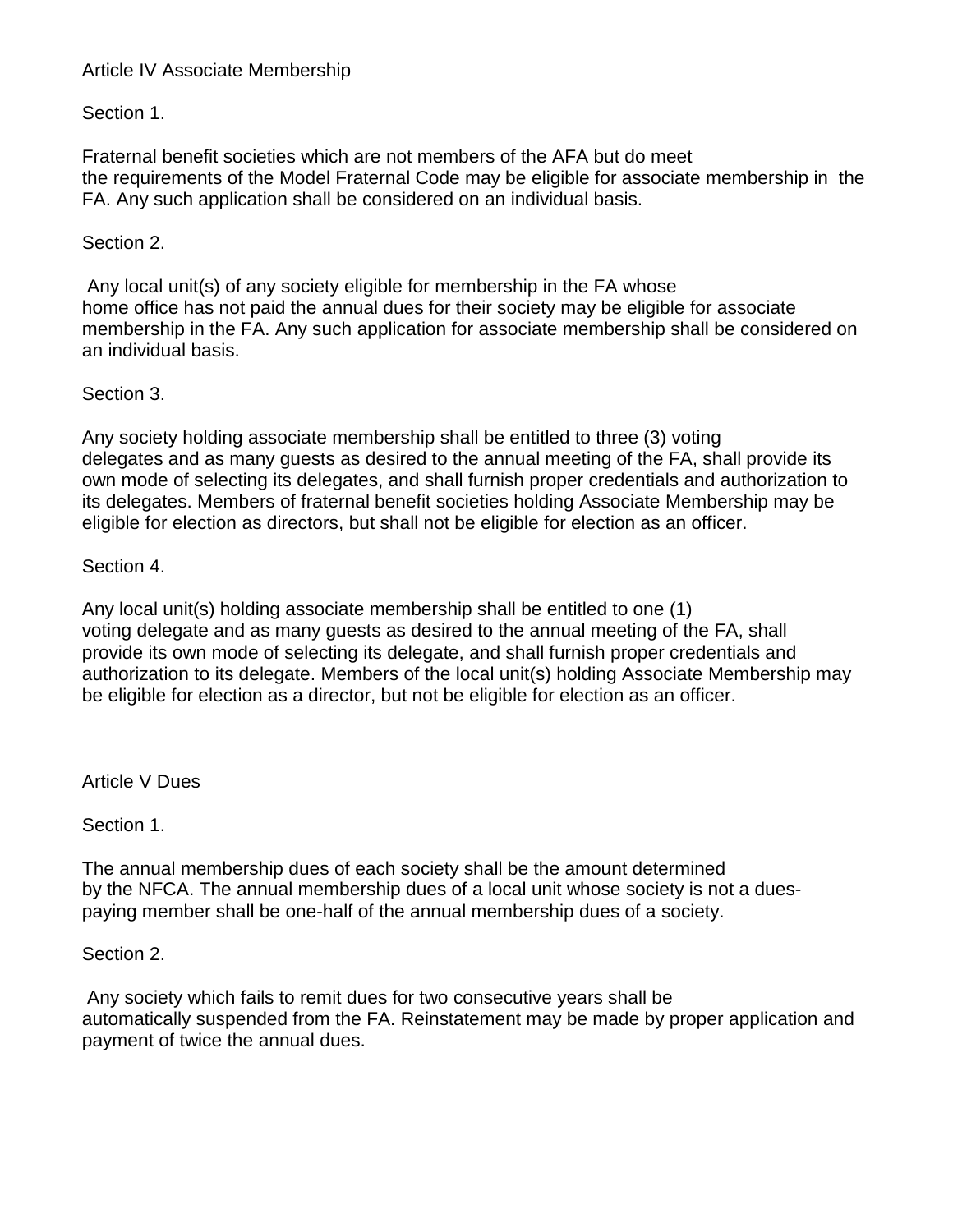# Article VI Officers and Directors

Section 1.

The officers of the FA shall be the President, President-Elect, Vice President, Secretary and Treasurer (the positions of Secretary and Treasurer may be held by the same individual), State Marshal and Immediate Past President, and nine directors. All officers shall be elected annually by the FA and shall constitute the Executive Committee.

# Section 2.

The elected officers, except for directors, shall hold office for one year but may succeed themselves for one additional term. The State Marshal, Secretary and Treasurer shall serve no more than four terms in office. Directors shall be elected for a three year term. One-third of the directors should be elected each year and shall not be eligible for re-election for a second consecutive term.

# Section 3.

The President, the President-Elect, and Vice President should be members of different societies.

# Section 4.

In the event of two or more unexcused absences by an Officer or a Director, the President shall have the power to remove the Officer or Director and declare the position vacant; any vacancy can be filled by appointment of the President to serve the remainder of the term.

# Section 5.

The President shall be the executive officer and, as such, shall enforce the Constitution and Bylaws and carry out the mandates of the Congress and its Executive Committee.

# Section 6.

The President-Elect shall, in the absence of the President, perform the duties of that office. In the absence of the President-Elect, such duties shall be performed by the Vice President. He or she shall also serve as a committee chair or perform any other duties designated by the President.

# Section 7.

The Secretary shall be responsible for:

- (a) conducting all correspondence pertaining to the business of the FA,
- (b) keeping a true record of the proceedings of all meetings of the Congress and of
- the Executive Committee, and
- (c) issuing all notices of meetings.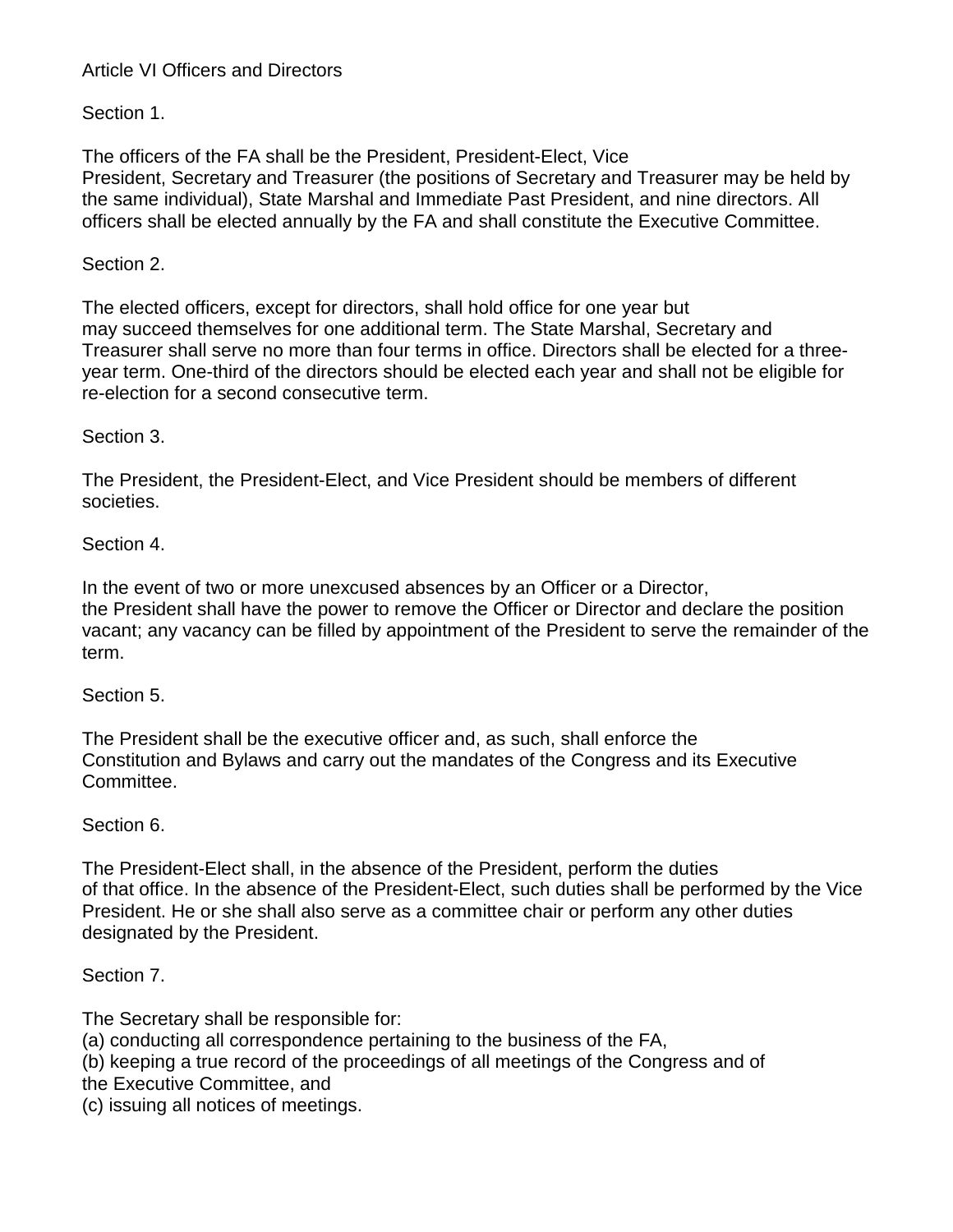Section 8. The Treasurer shall be responsible for:

- (a) collecting membership dues,
- (b) having charge and custody of all property, records, and funds,
- (c) keeping a true set of books of accounts, showing all receipts and disbursements, and
- (d) disbursing the funds as ordered and approved by the President.

Such records shall at all times be open to the inspection of the members of the Executive Committee, and the Treasurer shall present a financial report to each Executive Committee meeting and the Annual Session.

Article VII Election of Officers

Election and installation of officers shall be the final order of business of the closing plenary session of the annual meeting of the FA. The newly installed officers and directors shall assume the duties of their respective offices upon their installation.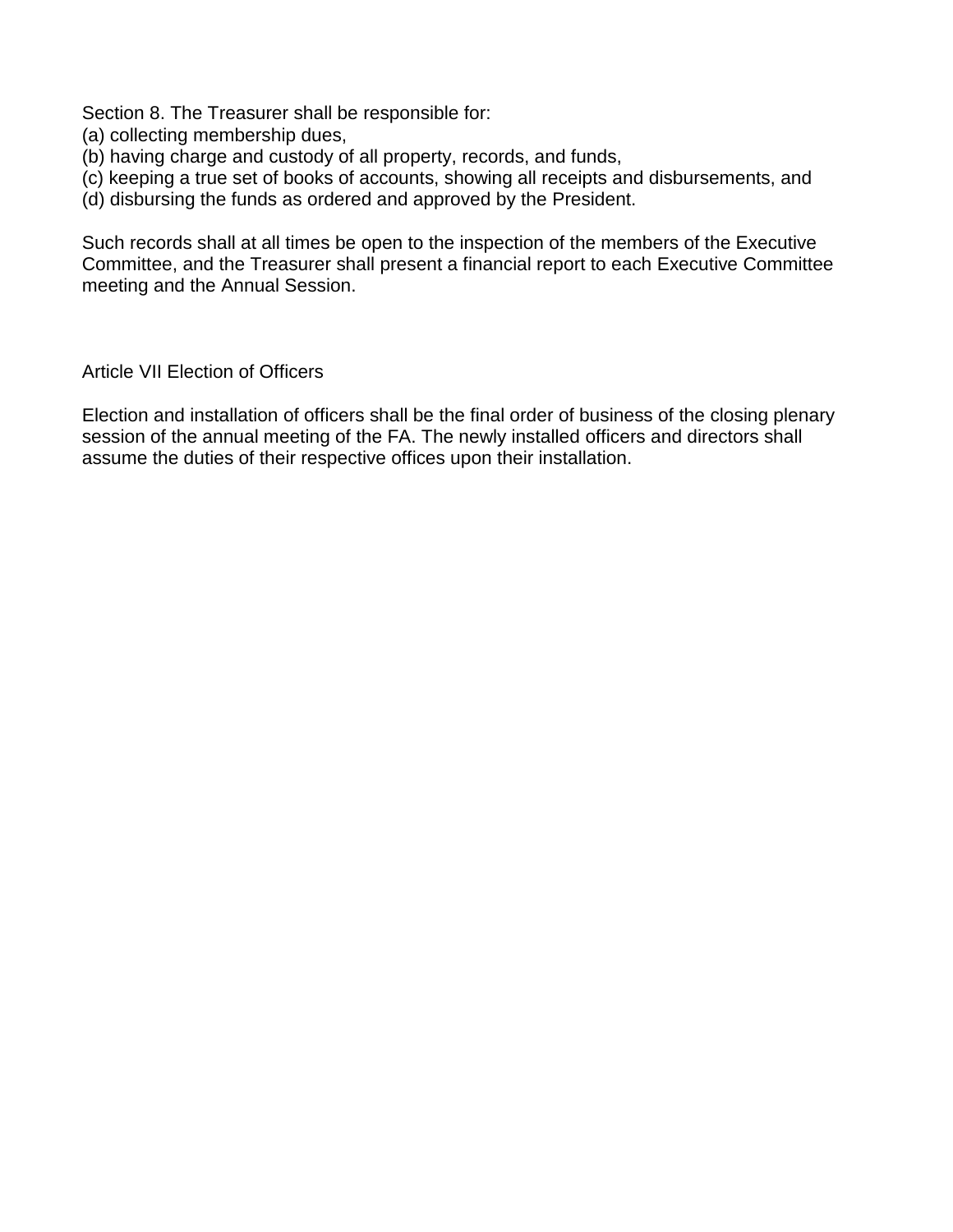# Article VIII Committees

Section 1. Standing and special committees shall be appointed by the President and shall be answerable to the President. The chairperson of each committee shall be appointed by the newly elected President after the FA annual meeting.

Section 2. The term of office for standing committees is one year. Special committees shall serve until the President dismisses the committee.

Section 3. The following shall be the standing committees:

# Legislative Committee

whose duty it shall be to assist in promoting legislation which will increase the usefulness and scope of the fraternal benefit system and endeavor to defeat adverse legislation, coordinating all its activities with the Law Committee of the AFA. One person on this committee will be listed in the AFA Manual and Directory as the State Marshal who will also serve as committee chair.

# Publicity Committee

whose duties shall be the dissemination of general publicity concerning the FA and the fraternal benefit system. This committee shall be responsible for publishing and distributing a periodic newsletter for the FA.

### Education and Program Committee

whose duty it shall be to provide educational information and programs relating to the insurance and fraternal operations of the fraternal benefit system when the FIC Chapter does not conduct same, as well as information and

programs relating to the noncommercial aspect of fraternalism.

# Projects Committee

whose duty it shall be to study and suggest projects suitable for voluntary joint endeavors by the delegates and local units of the member-societies of the FA.

#### Membership Committee

whose duty it shall be to solicit new members from among all qualified fraternal benefit societies. The committee shall also encourage participation by member-societies in events of the FA.

# Social Events Committee

whose duty it shall be to conduct gatherings among members of the FA. They shall also be responsible for social meeting arrangements for all meetings of the FA.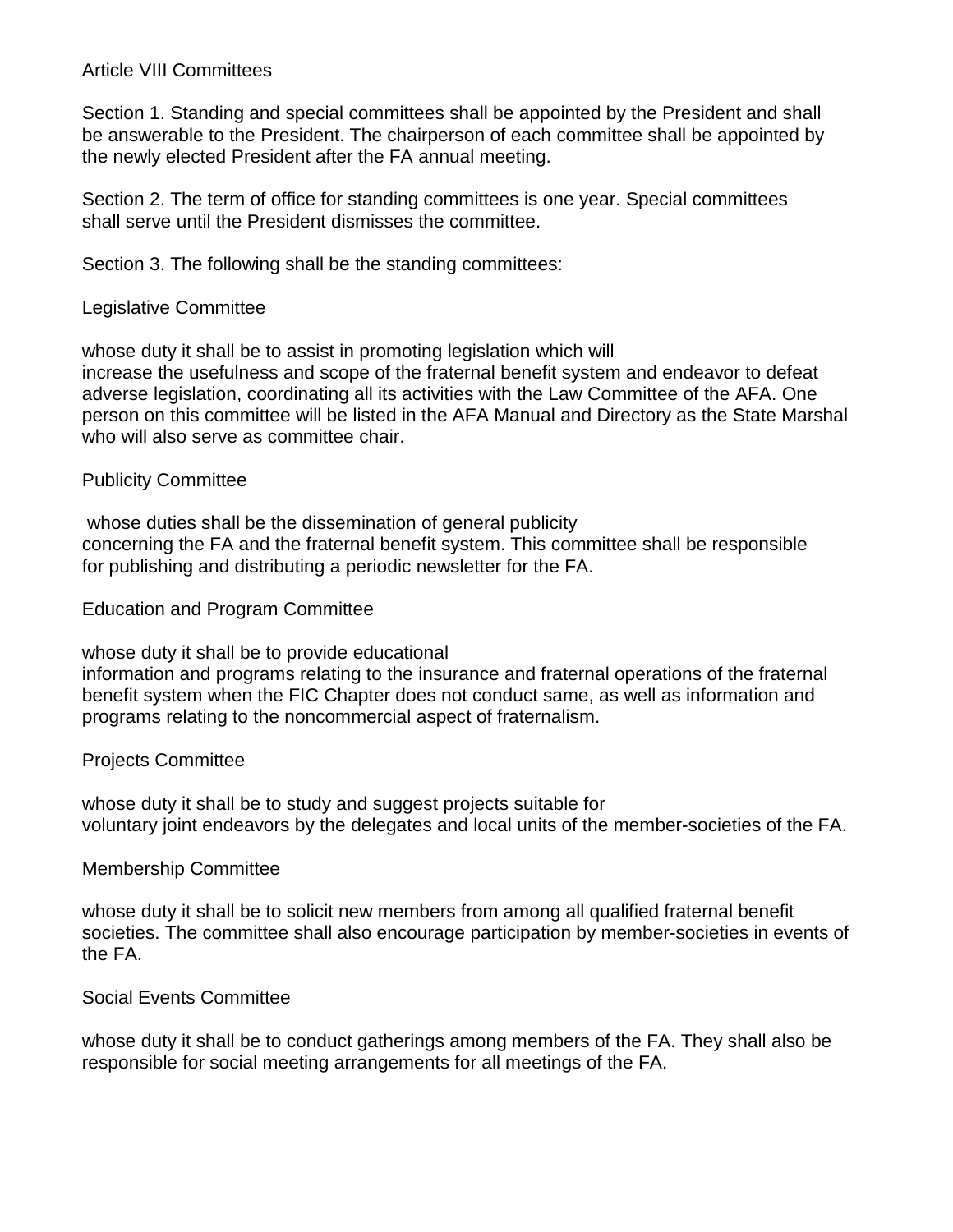Section 4.

The following shall be the Sessional Committees:

Nominating Committee

whose duty it shall be to prepare and present candidate recommendations for each elective office. The voting delegates to the annual meeting reserve the right to nominate additional candidates.

Registration and Credentials Committee

whose duty it shall be to conduct registration, certify the credentials of voting delegates and prepare a roster of participants.

Resolutions Committee

Whose duty it shall be to prepare resolutions for submission to the annual meeting of the FA.

Auditing Committee

whose duty it shall be to audit the financial records of the Treasurer and all expenditures authorized or incurred by the Executive Committee and shall report results thereof to the annual meeting of the FA.

Section 5.

Special committees shall be appointed at the discretion of the President, and/or the Executive Committee, and/or the FA for the purpose of dealing with special projects and problems as they occur.

Article IX General Provisions

Section 1.

The member-societies shall select their voting delegates not later than thirty (30) days prior to the annual meeting, and shall immediately notify the Secretary who shall, on request, furnish a list to any voting delegate or Executive Committee member.

Section 2.

All officers shall qualify and take office immediately on their installation and they and all committees shall hold over until their successors take office.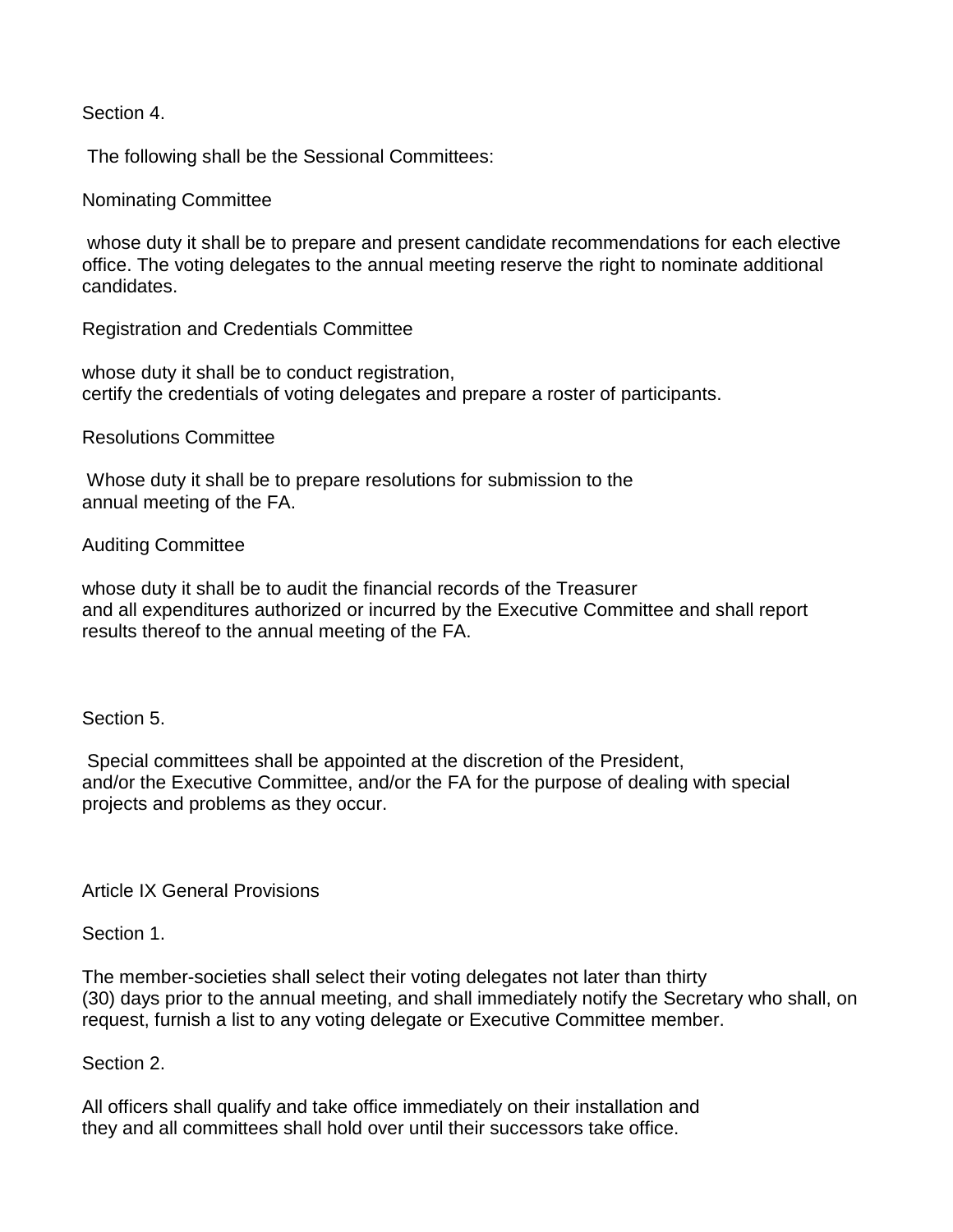# Section 3.

A majority shall constitute a quorum in all meetings, including the committees, except that the representatives of five societies, when possible, shall constitute a quorum in the FA, and five members of the Executive Committee, after due notice, shall constitute a quorum of said committee.

# Section 4.

Special meetings of the FA may be called by the President on his/her own motion, on the written request of three member societies, or the Executive Committee upon written request of three (3) directors.

# Section 5.

Annual reports shall be made at the annual meeting by the officers and standing committees.

# Section 6.

The meeting place of the FA shall be the responsibility of the President on his/her own motion, subject to the approval of the Executive Committee and in cooperation with the FIC chapter.

# Section 7.

The Secretary shall make an annual report to the Executive Vice President of the AFA, giving the names and addresses of the officers elected, and the time and place of the next meeting, and shall forward an official copy of the proceedings. Before bylaws are adopted or amendments made, copies of these shall be approved by the AFA.

# Section 8.

Nothing in the Constitution of the FA shall be interpreted to constitute an obligation upon the funds of affiliated societies other than the payment of the annual dues for membership.

# Section 9.

The proceedings of the FA shall be governed by Robert's Rules of Order.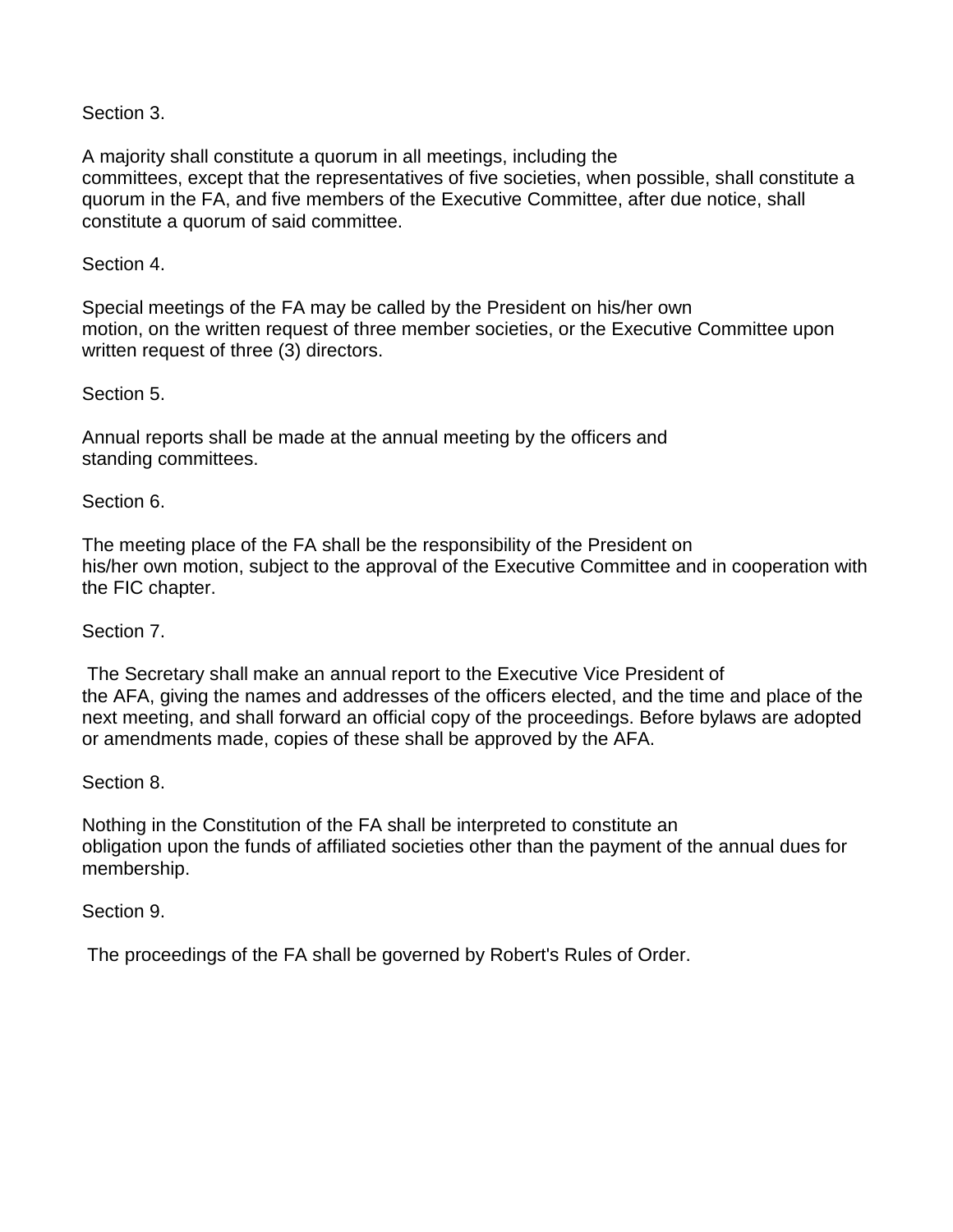Article X Annual Meeting

Section 1.

An annual meeting of the FA shall be held each year at such time and place as will be selected in accordance with Article IX, Section 6.

Section 2.

The Order of Business at the annual meeting should be as follows:

- 1. Opening ceremonies
- 2. Roll call and seating of delegates
- 3. Report of Credentials Committee
- 4. Reading of minutes of previous meeting
- 5. Report of Treasurer
- 6. Reports of Officers
- 7. Reports of Committees
- 8. Unfinished business
- 9. New business
- 10. Election of officers
- 11. Program
- 12. Installation of officers
- 13. Adjournment
- 14. The Secretary shall fill in the Officers' List (data sheet) and mail to the AFA

Order of business may be changed at the discretion of the President or the Executive Committee.

Article XI Amendments

Section 1.

A hearing should be held by the Resolutions and Legislative Committees for a report before amendments to these Bylaws are presented to the FA for adoption or rejection.

Section 2.

All Amendments to these Bylaws shall be filed with the Secretary ninety (90) days before the annual meeting. The Secretary shall immediately forward a copy of same to the chairs of the Resolutions and Legislative Committees and a copy to each member-society as well as to each member of the Executive Committee, and to the Executive Vice President of the AFA.